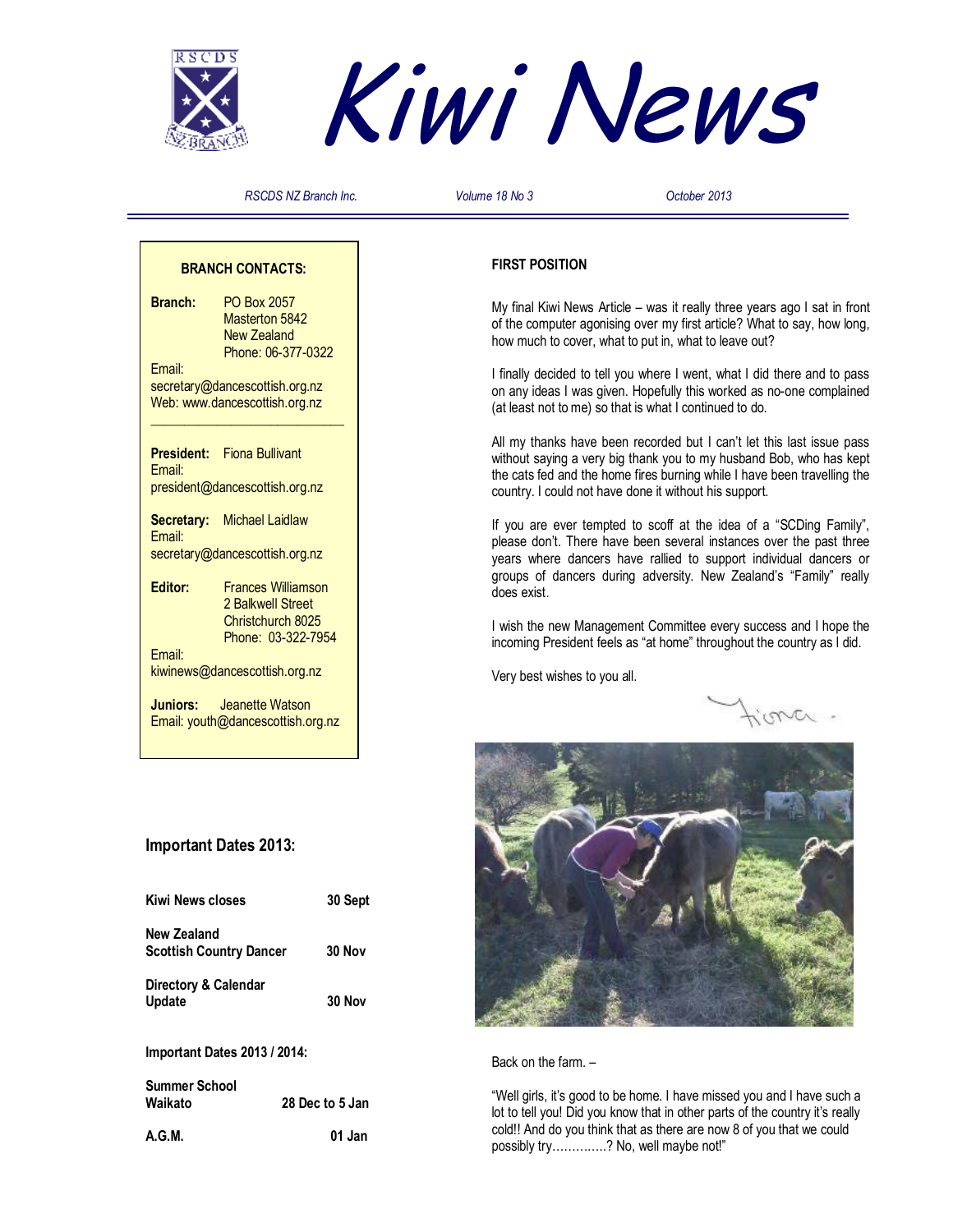#### **REGION NEWS Canterbury Region**

**The Tam O'Shanter SCD Club** recently celebrated George Lambert's 80th birthday. Dancers and non-dancers from around the region were invited to participate in the event. It was a surprise party and by the look on George's face it was certainly that, but once he got over



the shock he spent the rest of the evening catching up with family members and old dancing acquaintances.



The evening was a ceilidh-style, interspersed with regular Scottish dances so that the non-dancers could join in. Doug Mills did a good job as MC, despite not being a pro when it comes to calling for a ceilidh!

Frances Williamson (Canterbury Region President) and Ewan Burness (Tam O'Shanter life member) both gave speeches that covered George's history and association with Scottish Country Dancing at both local and national level.

As you can see by the cake, George is a fiddler and plays with the Scotch Measure SCD Band.

## **South Canterbury Region**

Waimate SCD Club has had a busy last few months. On 10<sup>th</sup> August members of the club danced as part of the town's Ingleside gathering. The 8 members of the children's beginner's class gave their very first performance, looking very smart as they danced 'Red Nose Jig'. Immediately afterwards 8 of the more experienced children gave a very tidy performance of 'Highland Rambler'. This performance looked all the better for the set being made up of 4 young men in tartan waistcoats and 4 young ladies in white dresses and tartan sashes.

After delivering the children home to bed, 7 rather nervous adults returned to dance 'Minister on the Loch' and 'A diamond for Belfast'. A rather sticky dance floor made it a little tricky at times but the audience appreciated our efforts.

On 15th September our Club welcomed visiting dancers to our annual Open Dance. The week had started with a storm of high winds and it had taken a while to restore power to the town, but it was great to end the week with a smile on our faces sharing the afternoon with our dancing community.

Now 14 children and 3 adults from our Club are excitedly preparing to go to the JAM Camp in Christchurch, but in the days leading up to that our children will be performing locally for the Senior Citizens and Lister Home (our town's wonderful elder care unit).



# **Nelson/Marlborough Region**

#### **Nelson SCD Club**

#### **1953 - 2013**

On August 3rd 2013 the Nelson Scottish Country Dance Club celebrated their 60<sup>th</sup> birthday with an afternoon tea for past and current members followed by a dance. It was a great evening with Scotch Measure from Christchurch supplying the music, and the 50 or so dancers, and the group of past dancers who stayed on, enjoying themselves immensely during the evening.

Bill & Jean MacKay (life members and past tutors) cut a small cake at the afternoon tea and then enjoyed watching a display of The MacKays Golden Jubilee Jig which was devised for their  $50<sup>th</sup>$  wedding anniversary. Bill & Jean celebrate their 60<sup>th</sup> wedding anniversary later this year.

Elaine Laidlaw, as a past member of Nelson SCDC, cut the cake at the dance and the dancers were treated to a display of a dance devised by Janet, one of our tutors, to celebrate our 60<sup>th</sup>.

This is the photo and article that appeared in our local newspaper for Nelson's 60<sup>th Anniversary</sup>.



.<br>Haine Laidlow, Ian McDwan and Kelly Walker of the Nelson Soutish Country Dance Club on Sat<br>unlay colebrating the 60th anniversary of the group. Photo: Sixeod Ogibric. Scottish dancers celebrate 60 years

The Nelson Scottish Country hosted by current members of<br>Dance Club celebrated their the group for its life and ex-club

For a solution of the state of the state of the state of the state of the data shall in the state of the state of the state of the state of the state of the state of the state of the state of the state of the state of the

The group is always who is interested to come alon who is interested to come<br>to one of their disnes m<br>held levery. Thursday<br>from 2.45pm at the YM<br>To Tooks

# **KNOX SCOTTISH COUNTRY DANCE CLUB CELEBRATE 60 GLORIOUS YEARS OF SCOTTISH COUNTRY DANCE, FUN, & FRIENDSHIP. ON THE WEEKEND OF MAY 3rd / 4th 2014**

**We would be very pleased to hear from former members (or even if you weren't actually a member but just had a connection with the Knox Club, Auckland)** 

**Contact the Secretary: Elisabeth Wilson at eew@xtra.co.nz Or by snail mail: 2/8 Blackett Cres.** 



 **Meadowbank Auckland 1072** 

**To be kept up with our plans & arrangements for this CELEBRATION.**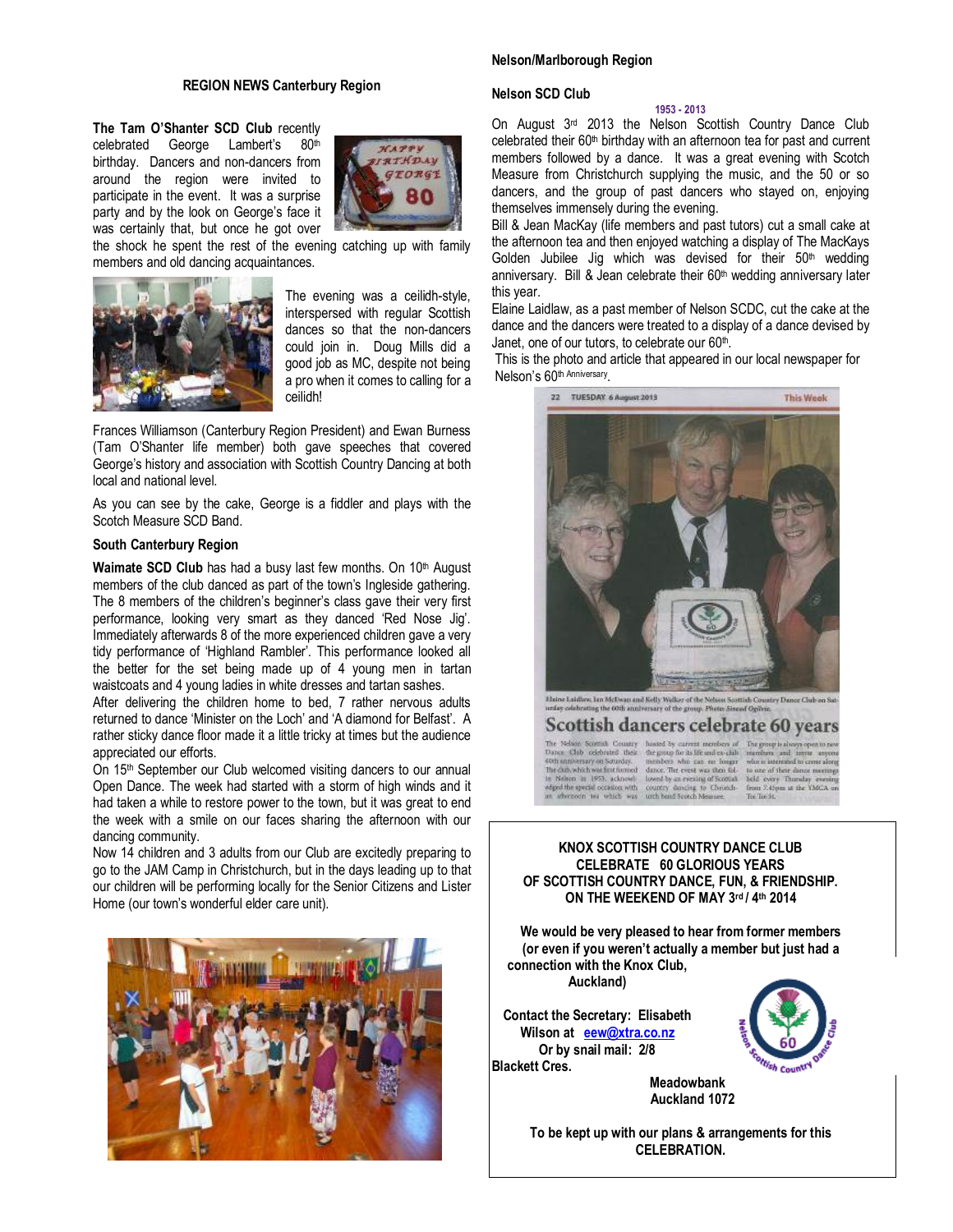#### **Wellington Region**

**Lower Hutt Juniors Dress Up Night.** As the RSCDS is celebrating 90 years of dancing this year, I thought it would be an ideal opportunity for the Lower Hutt Junior Class to do something special. I decided we would have a dress-up night.

To allow as much flexibility and imagination as possible, all the juniors were allowed to dress in whatever costume they chose as long as they could still dance and weren't trailing anything that might be trodden on. To add a little extra incentive and encourage imagination, there would be prizes for the best costumes.

We had a policewoman, professional violinist, Alice in Wonderland, Gretel, Buzzy Bee, a wild highlander, a sailor and a variety of fairies and angels. Not to be left out I dressed as a Phoenix football player, complete with official Phoenix shirt. It was a chilly night so I was glad of those long football socks.



Our band for the class was also encouraged to get into the dress-up spirit. To play for us we had Iain Matcham on fiddle (dressed in top hat and tails), Ayleen Logie on accordion (dressed as a caver) and Terry Bradshaw on percussion (dressed as a Phoenix supporter).

As we were celebrating 90 Years of the Society, it seemed appropriate to dance the first dance in the RSCDS Book 1, which as many will know is Petronella. It is generally a very popular dance with juniors, with 24 of the 32 bars being Pas de Basque, and the Lower Hutt Juniors are no exception. We also did some newer dances.



.

Everyone brought a plate on the night, so we finished off with a wonderful supper. Instead of a big celebratory cake to cut, we had cupcakes decorated like the Scottish Saltire and arranged in the shape of the number '90'. The whole evening was much anticipated as they all planned what they would wear and was much enjoyed.

Diane Bradshaw - Lower Hutt Juniors Teacher

**Johnsonville SCD Club**'s annual dance on August 24 was one of the best ever in spite of a high profile rugby match in Wellington the same night.

Johnsonville School hall was set up that afternoon in record time, thanks to many willing helpers. As usual, John and Aline Homes did the floral arrangements, which were enhanced by the abundance of flowers and greenery others took along. Club treasurer Barbara Thompson loaned about 40 polyanthus plants in individual pots, and these were much admired.

The transformed hall boasted up to eight sets on the floor at a time. As well as a great attendance by dancers from other clubs, 15 of Johnsonville's new dancers were there. The Johnsonville club has been very lucky with this year's intake of new members.

The lively music was provided by Peter Elmes, John Smith, Lynne Scott and Aline Logie. The MC was club tutor Rod Downey

A couple of Johnsonville's new dancers are now planning a 'bunting bee' to make bunting for the Wellington Region's New Dancers' Celebration on October 19. The Johnsonville Club is organising the



event this year.

Photo caption: The band: Lynne, John, Peter and Aline.

# **Waikato BOP Region**

#### **Whitianga Galbraith Scottish Country Dancing Club.**

As a small club we struggle at times for numbers and are finding it hard to attract new dancers, but the club rolls on and next year we celebrate our 30th Anniversary. (12 April 2014).

There have been many dancers who have come and gone and done so much to ensure the club keeps dancing. Everyone at some time has stepped into a role to ensure a future for the club and as time has gone on and numbers dwindled, this has become increasingly difficult.

This year, when we had fellow dancers with us at our Annual Tea Dance, the Club took the opportunity to acknowledge Roy MacDonald's contribution as President over the last 12 years.



Like every good man, there was a woman in the back ground making sure things were done properly, and during those years, Roy had the full support of his wife Lois working away behind the scenes. The MacDonalds joined the club in 1998 and by 2000 Roy was President. He ensured the Club kept going over the years and he has stepped into the role of tutor on many occasions. He has had to find 3 couple dances at times simply because there were not the

dancers to make 4 couple sets. They even brought visiting family along to the club to ensure there were enough dancers to keep evenings running.

We have fewer members now and several no longer dance regularly due to poor health, aching joints, family illness, other commitments, trips away to warmer climates over winter, but Roy has laboured on.

To acknowledge 12 continuous years as President, Roy was given Life Membership of Whitianga Galbraith Scottish Country Dance Club.

We also included a small token of appreciation to share with Lois for her support. The club wished them both many more years of dancing and thanked them on behalf of all the club members past and present for what they had done.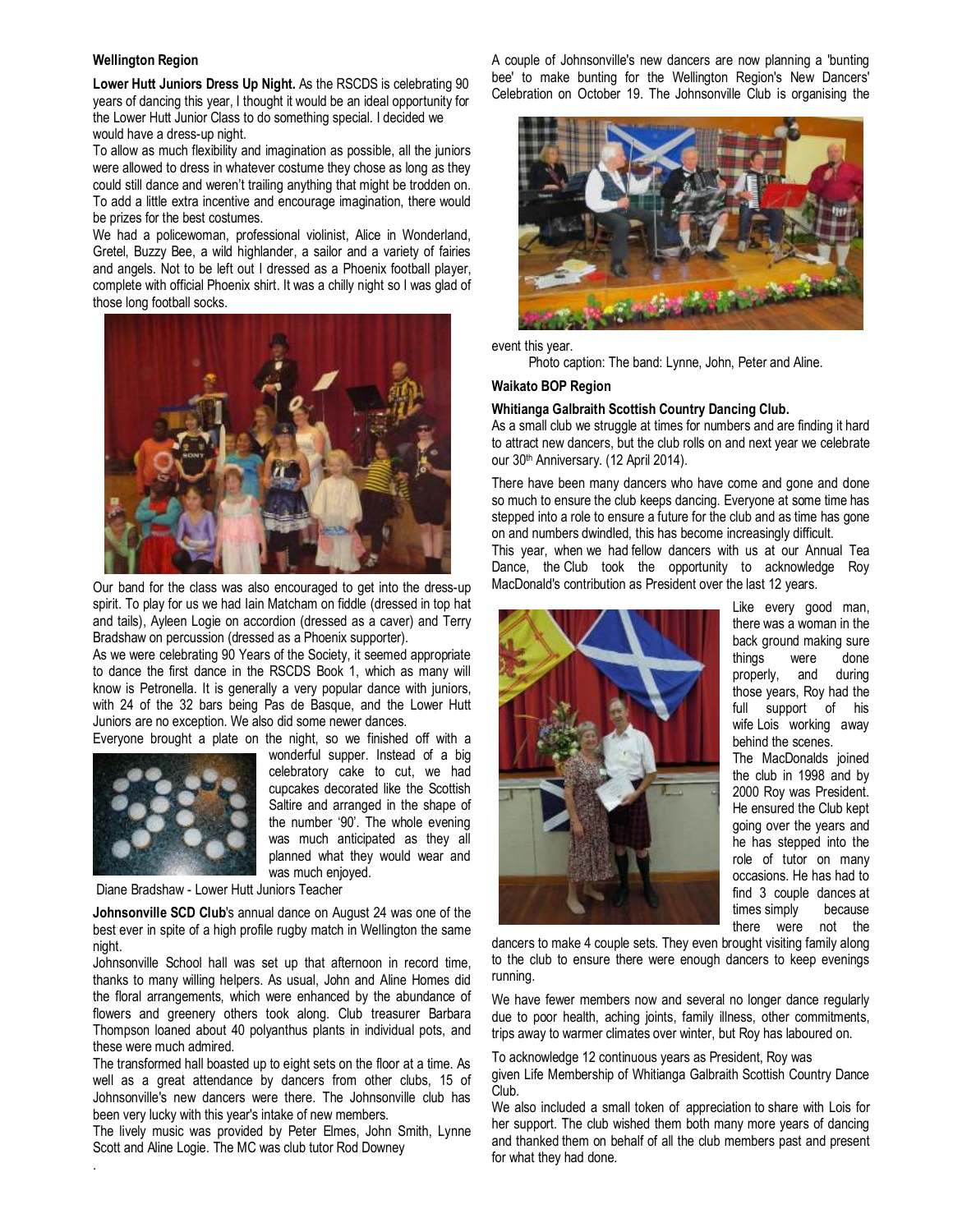# **MUSIC DIRECTOR**

# **SECRETARY**

# **Branch email addresses:**

Branch email addresses have been created for all Regions and Clubs. These addresses have the format: region@dancescottish.org.nz or club@dancescottish.org.nz.

There are two big benefits from using these addresses. Firstly, printed material using them, such as the Directory in the Branch magazine, is still valid when a Club or Region secretary's email address changes, and secondly, once you know the format you can email a Club or Region without having to look up the email address.

Please note that blank spaces and non-alphabetic characters such as dashes slashes and apostrophes are omitted and names are in lower case and not abbreviated e.g.

waikatobayofplenty@dancescottish.org.nz

Existing Region, Club and personal email addresses are still valid. The new addresses will be printed in the 2014 Directory but they have already been implemented so they can be used immediately.

# **TREASURER**

At AGM 2013-14 you will possibly want to ask questions about the Branch Financial Report. In the interests of providing you with answers and not prolonging the meeting, it would help me to have advance knowledge of the questions. I invite you to email me questions so that I can research for the answers.

Bill Jacob treasurer@dancescottish.org.nz

# **JAMS**



HI Everyone! We're too busy getting ready for Jam Camp in Christchurch to write anything for the Kiwi News. We know it will be absolutely fabulous, so you will hear all about it next time!

# **COMMUNICATION AND PUBLICITY**

The Branch **Facebook** page is now up and running, be sure to 'like' us. We are encouraging members to post about dancing events in their area and to share information of interest to other dancers. https://www.facebook.com/pages/Dance-Scottish-New-

Zealand/175839722594776

While you are on Facebook be sure to check out the page for this year's Summer School in Cambridge.

https://www.facebook.com/events/132054433656885/?fref=ts See whether your friends are coming to Summer School and if they aren't why not encourage them to attend?

**Posters and pamphlets**: Remember these are available to clubs and regions free of charge, and each one has a space to add club/region contact details. Now is the time to start planning your membership drives for next year. What is your group intending to do? Place your orders now and have your 2014 publicity organised well in advance.

Debbie Roxburgh

# Musicians and Band Register – call for registrations

During November I will compile a Register of NZ musicians and bands who can play for Scottish Country Dancing. This will be accessed through the national RSCDS NZ Branch website and will form a first port of call for tutors and school organisers who are looking for musicians at a local or national level. As well as basic contact information, the register will have provision for musicians and bands to specify the level of playing at which they are comfortable.

Musicians and Bands who would like to be on the register are invited to email Lynne Scott, Music Director for the NZ Branch, for a registration form which will form the basis for the entry on the Register. lynne@scott.gen.nz

# Devising Dance Programmes with Musicians in Mind

An article in the TACtalk magazine (December 2012) by Lydia Hedge is titled *Devising Social Programmes to keep your Musicians happy.*  This was the result of an informal survey of musicians, asking for suggestions on the best dances to begin and end programmes with.

Lydia's conclusions are summarized here. If you would like a copy of the complete article, and also a more detailed article on programme selection by musician Andy Imbrie, please email me.

- Avoid starting or leading off after supper with "busy" lead tunes. Just as dancers need to warm up with skip-change rather than pas de Basque, so musicians need to start more gently. Alternatively, be prepared to accept an alternative lead tune for that first dance.
- Do ask your band leader to comment on the proposed programme. You're not obliged to action every comment, but his/her knowledge of the music can provide insights that you might not have spotted.
- The last dance needs to have uplifting music so everyone finishes on a high.

This subject was also mentioned at the Tutors' Weekend in April this year. It's a discussion worth continuing, so that we all learn from each other. *Email me your favourite starting/finishing dances* and I'll publish a summary in a future Kiwi News.

Lynne Scott, RSCDS NZ Branch Music Director. Email lynne.scott@clear.net.nz or phone 04 5650164.

# **MEMBERSHIP**

It's getting close to Summer School time and as I go through the membership renewals I'm noticing a number of new members. So great work to all of the clubs out there who have met my challenge of gaining at least one new member.

The next step from this is encouraging these new members you have gathered to attend the upcoming Summer School in Cambridge, where they will be able to work on and improve their skills and meet other dancers from around the country and the world.

On that note I'm looking forward to meeting some of the new members at summer school. See you on the dance floor!

Hannah Roxburgh Membership Coordinator

# **FOR SALE MAN'S KILT WITH KILT PIN.**

 Macarthur tartan (green, black, yellow stripe). Made in the late 1980s by McPhees of Wellington. Waist 95cm, length 59cm, good condition. Offers?

Phone 03 548-1247. Email marglbailey@hotmail.com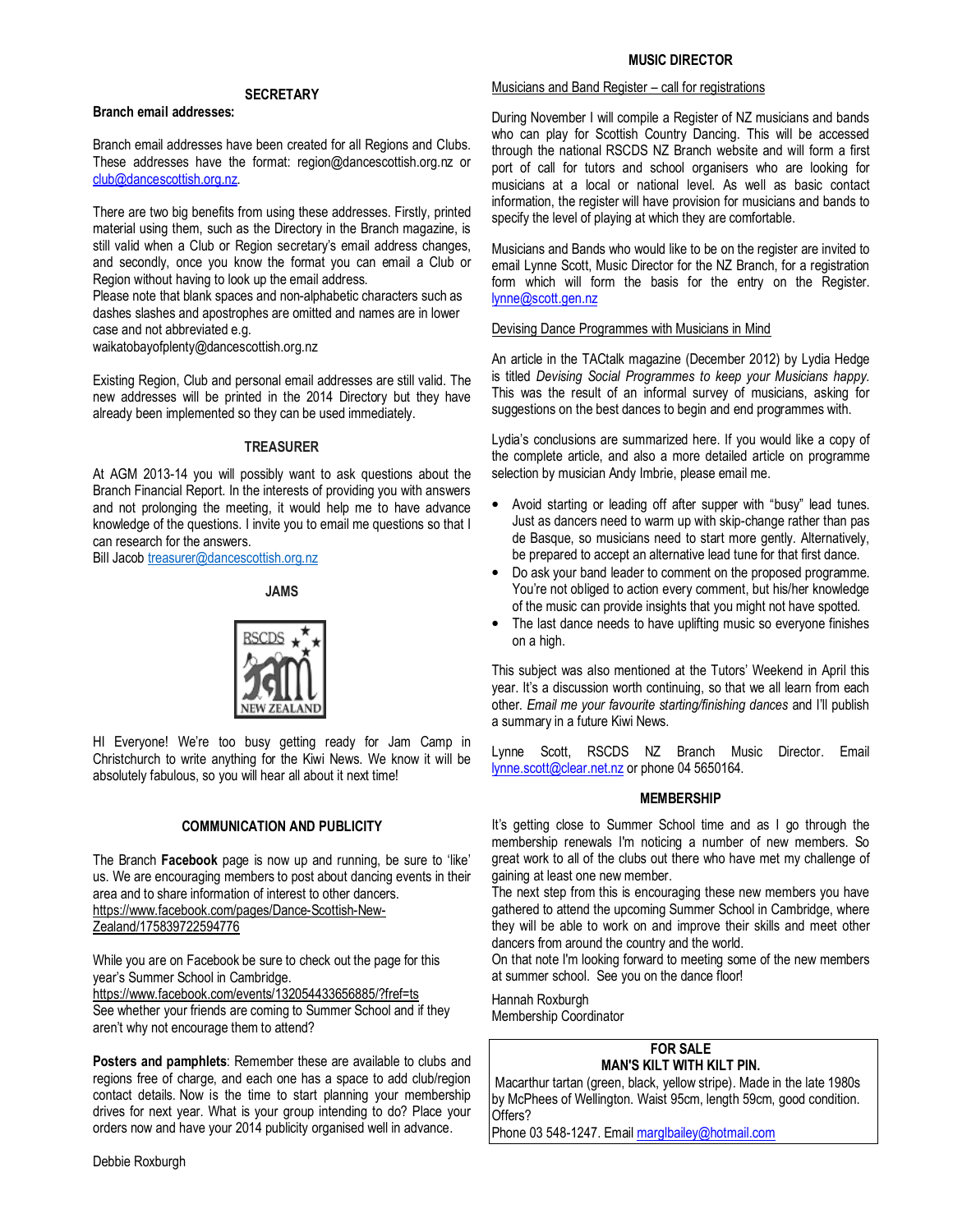## **A Visit to Bletchley Park**

During our stay in the UK in June, my husband and I left my mother for a few days and headed south. We were bound for Bletchley Park, home of the code breakers during the war. My husband had been a computer engineer with The British Tabulating Machine Company. This company had supplied parts for the construction of the Bombe which helped to crack the code of the Enigma machine during the 2<sup>nd</sup> World War, so he had a great interest in the visit.

On the first afternoon we saw a replica of the Bombe and saw it operating. The standard 3 rotor Enigma was capable of being set to approximately 158,000,000,000,000,000,000 combinations!

The Computer Museum wasn't open that day but I went to have a look around the mansion. There on the wall was a picture of Hugh Foss who had worked there during the war. (He wrote the dances J B Milne, Mr William Brown's Reel and many others). He was one of the people who formed the core of GC & CS (Government Code and Cypher School) expertise. The Bletchley Park Recreational Club included Scottish dancing which was taken by Hugh.

We visited the Computer Museum the following day which had everything from the abacus to the latest in computers but the most impressive was the Colossus, the world's first electronic semiprogrammable computer which helped to break the code of the Lorenz cypher machine. This cypher machine was used for communication between the hierarchy of the Reich.

The people who worked at Bletchley Park were dedicated, extremely intelligent people who made a significant contribution to the ending of the war. If you intend going to England then I recommend a visit to Bletchley Park which is just outside of Milton Keynes. Maureen Robson

#### **Scottish Country Dancing Items on Offer**

- 1. Woman's Graham of Mentieth New Tartan (dark green and navy blue) kilt by Hector Russell, Kiltmaker of Inverness, with leather straps, silver pin in pink thistle style, slim fit, waist 30" (total waist band length 44") - \$250
- 2. Man's Graham of Mentieth New Tartan kilt by Hector Russell, Kiltmaker of Inverness, with leather straps and Silver Ne Oublie pin, slim short fit, waist 34" (total waist band length 55") - \$250
- 3. Sporran Black leather with silver chain and studs, made in Scotland - \$30
- 4. Man's tailored tweed jacket, New Zealand made, wool terylene mix, fit SM chest size - \$200
- 5. Man's tailored navy blue jacket with brass buttons, fit SM chest size - \$200
- 6. Graham of Mentieth New Tartan scarf, Highlander by Lochcarron, 100% wool woven in Scotland - \$20
- 7. Long sash in Graham New Tartan with Ne Oublie pin \$20
- 8. Women's vest Graham New Tartan, pure wool made in Scotland Hector Russell Kiltmaker, silver thistle buttons, SW sizing - \$25
- 9. Brooch in encircled thistle design in silver with orange glass decoration (needs repair) - \$10
- 10. Earrings (screw on) in thistle design with orange glass decoration (reasonable match with the brooch) \$10
- 11. 5 pairs of man's small foot size knee-high white socks \$5 a pair
- 12. One pair man's small foot size knee-high Graham New Tartan socks - \$10
- 13. Man's tie in Graham of Montrose tartan, 100% wool, Lochcarron made in Scotland - \$15
- 14. 1 pair man's garters with Clan Graham New Tartan flashings \$5
- 15. Book "Scotland's Dances" by Hugh Thurston, soft cover reprint published 1984. (Teachers' Assoc. R.S.C.D.S.) Free to good user.

Prices given are indicative, please make an offer. For more information contact Marion Sanson

e-mail: marion.sanson@actrix.co.nz, or phone (04) 9709335

## **Basic Teaching Skills Course**

Course Description: This course is for those who are already leading/teaching a group, or about to take on a group, but who do not wish to sit the RSCDS teaching exams.

Topics include dance analysis, lesson planning, how to re-cap, selection of music, how to break down the basic steps, teaching formations, and others.

The course involves discussion and participation, so don't expect to sit down for long!

#### **Course tutor:** Janet Favel

**Location:** Gunns Bush Christian Camp, Waimate, South Canterbury (accommodation available at the venue)

**Dates:** Weekend of Friday 7th - Sunday 9th February 2014 **Contact for more information and registration:** 

Hazel Fish, 86 Whitneys Road, Waimate 7978 Email: shfish@xtra.co,nz

> **New Plymouth Scottish Country Dance Club**  is celebrating 60 years of dancing in 2014.

 We are keen to contact any past members who are interested in attending a function on August 2nd. Arrangements have yet to be finalised.

 Contact may be made to the secretary. **Flora Rookes florain.rookes@gmail.com or** 

**7 Bushview Pl New Plymouth** 



Live music by Lynne Scott & Sharlene Penman Great Supper Popular Programme

REAREN ARTHRONOMIA (PARTICIPATION)

# **S t A n d r e w s D a n c e**

Hosted by Schiehallion Country Dancers

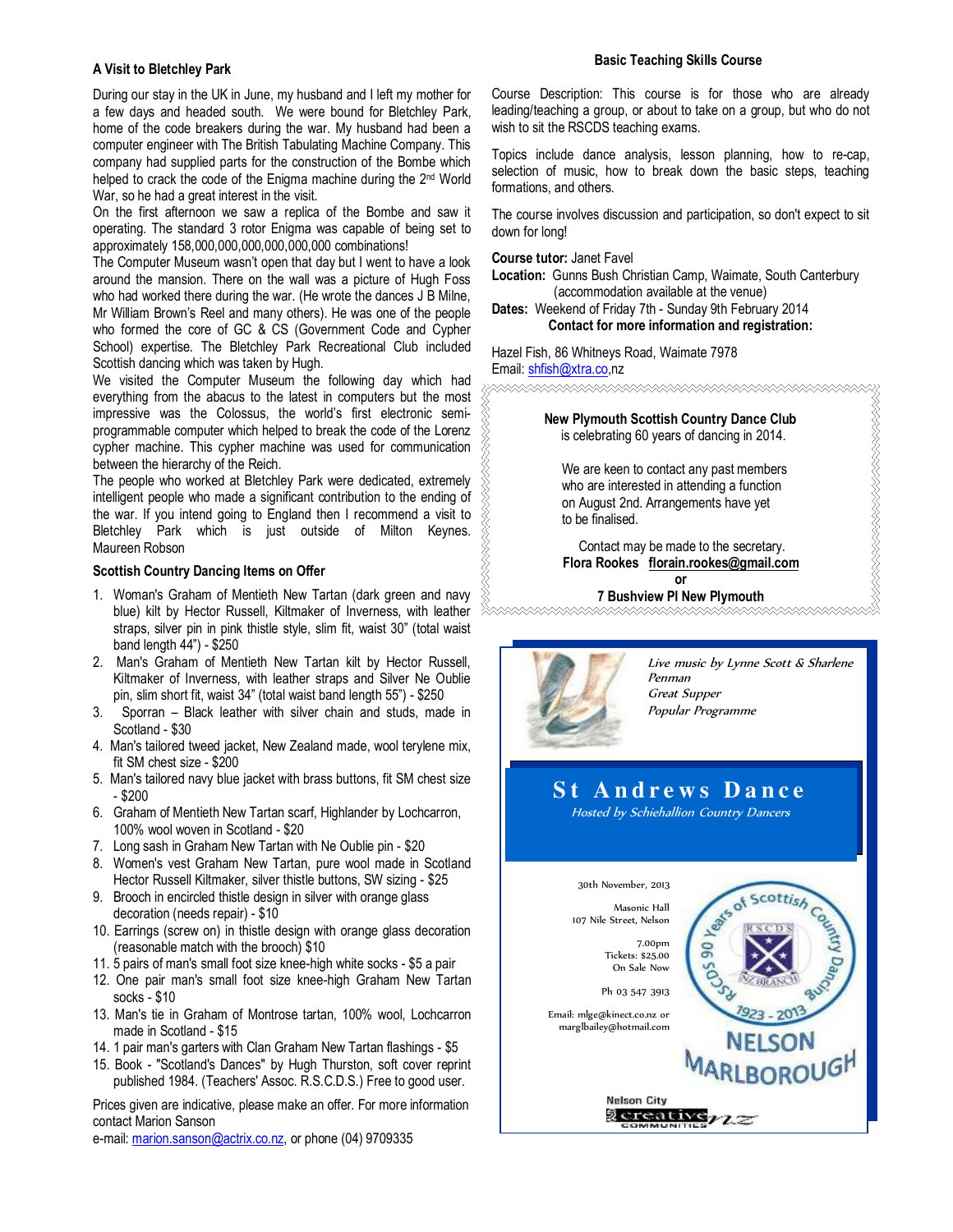**Record Shop**  *Dorothy W Wilson,*  P O Box 612, Blenheim 7240 Ph 03 578 3766 Email: recordshop@dancescottish.org.nz

# "Music for Book 47"

**Have you got your copy yet?** If you have the book, you will need the CD. A good recording by Gordon Shand and his Band. I have plenty in stock at \$30-00.

# "Moments in Time"

This set comprises a book of 21 dances devised by Elaine Brunken (USA) with CD (14 tracks) recorded by Muriel Johnstone, Keith Smith and Jim Lindsay. \$40-00 for the set

# From N. America

CDs only. I have sourced a limited number of the following releases:

"Glasgow 90th Anniversary" recorded by The Ian Muir Sound to match the book published to celebrate the founding of the Society in Glasgow.

"Opus Dance" by James Gray and Susie Petrov to match Alex Gray's Tweedale Vol.4 book.

"Thistle House LIVE" (14 tracks) - traditional and modern music for S C D featuring David Knight (fiddle), Dan Emery (pipes and wooden flute) and Dave Wiesler (piano).

# Re-introduced from Canada,

I have a few copies of titles which were deleted by Scottish suppliers last year, viz: Music Makars "Jig for Joy" and "Catch the Wind".

Also Bobby Brown's "Grandfather Mountain Gala".

 *All the above six CDs retail at \$30-00 each* 

N.B. It is a more expensive and time consuming exercise to bring in titles from N. America, whilst keeping overheads (therefore the price) down to the level of those sourced from Scotland. Hence the limited numbers! I cannot guarantee they will be available for long.

# Always in Stock:

**Bookshop Bitz** 

The "hard core" of popular recordings. These include the Highlander Series 1 – 14, encompassing approx. 180+ dances and not one dance (or band) repeated! Also the ever-popular CDs recorded by Muriel Johnstone, either solo piano, with her S D Band, with Keith Smith (fiddler), Alasdair Fraser (fiddler) or with Jim Lindsay.(14 titles in stock incl. the Package "Dancing on Air")

Marian Anderson will be in NZ for a short visit after playing for the Australian Winter School in Perth. Once again she has generously agreed to play for events at two venues, Napier and Christchurch. Marian has two new CDs due for release soon. As yet they are "under wraps" until their launch at the Winter School.

Also a re-run of "Bordering on Scottish" a ceilidh, O.T. & SCD CD. I hope to have these titles in stock by mid-October.



**Book 47** – is now available and so is the new 'Manual of Scottish Country Dancing'.

*Remember that the Bookshop is where you can get your Dancing Books.* 

Contact Sue Pearson: Email: Bookshop@rscdsnzb.org.nz or by snailmail C/- 21 Stafford Street, Wanganui 4501

### **presents an Easter Weekend**

 **FLING IN FAIRLIE** 



**18 April to 21 April 2014** 

Come and dance to Scotch Measure (and friends)

**Teachers** 

 JAMs - Yvonne Plant Elementary/Intermediate - David Williamson Advanced Technique - Fiona Bullivant Low Impact - Gaye Collin

Application forms are now with your secretaries or on the RSCDS NZ Branch website For further details contact: Sue Lindsay 4 Lowes Road Rolleston 7614 Email: wee\_davy@xtra.co.nz

# **Opotiki Club - What's In a Name?**

**------------------------------------------------------------------------------------------------------------------------------------------------** 

Our stories are recorded in so many different ways around the world written in books, or as poetry, or told aloud. Painting has also been used to tell stories since the early cavemen started to depict their hunts. Painting is used by cultures as diverse as Aboriginal Australians and in Christian churches. Here in NZ, Maori carved their stories into the Marae. Singing has also been, and continues to be, an important way of holding our stories through ballads, folk songs, opera, punk, rap, hymns and carols. In the Middle-Ages, tapestries like the Bayeux Tapestry were made to record events, and still today, rugs and carpets from the Middle East have stories held within their designs. Modern technology of photography, video and film has rapidly increased the number of stories that can be recorded, and the speed at which they can be spread.

From the earliest times, Scottish Country Dancing has carried stories history, social history, celebrations of people or places. Our theme at the recent Opotiki annual dance was "What's in a Name?" and each dance was introduced with its story being told. Some of the stories we most enjoyed contained fascinating details.

The story behind "Blooms of Bon Accord" is that in the 14th century, Bon Accord was the password used by Robert the Bruce and his men when they were laying siege to Aberdeen castle, which they finally stormed in 1308. (Bon accord means good agreement in French). So bon accord has been adopted as the motto of Aberdeen, which is famous for its beautiful parks and gardens. Aberdeen has proudly won the "Scotland in Bloom" competition more than 20 times.

"The Duke of Perth" is one of the very old dances and was such a wellloved dance that it was danced all over Scotland. It became known by different names in different areas - including being known as "Pease Strae"- which means pea straw. This was because it was often danced at weddings and pea straw was the stuffing used for mattresses.

"The Laird of Milton's daughter" was a dance written last century to celebrate the birth of a girl to the Laird of Milton, but it was interesting to learn that an earlier Laird of Milton's daughter grew up to be Flora MacDonald- who is reputed to have helped Bonnie Prince Charlie escape from the Isle of Skye.The dancers at the Opotiki Club love the fact that the new books all tell the story carried in the dance. It adds a whole extra dimension to dancing. It was a great afternoon, and everyone enjoyed both the dancing and the stories they carry.

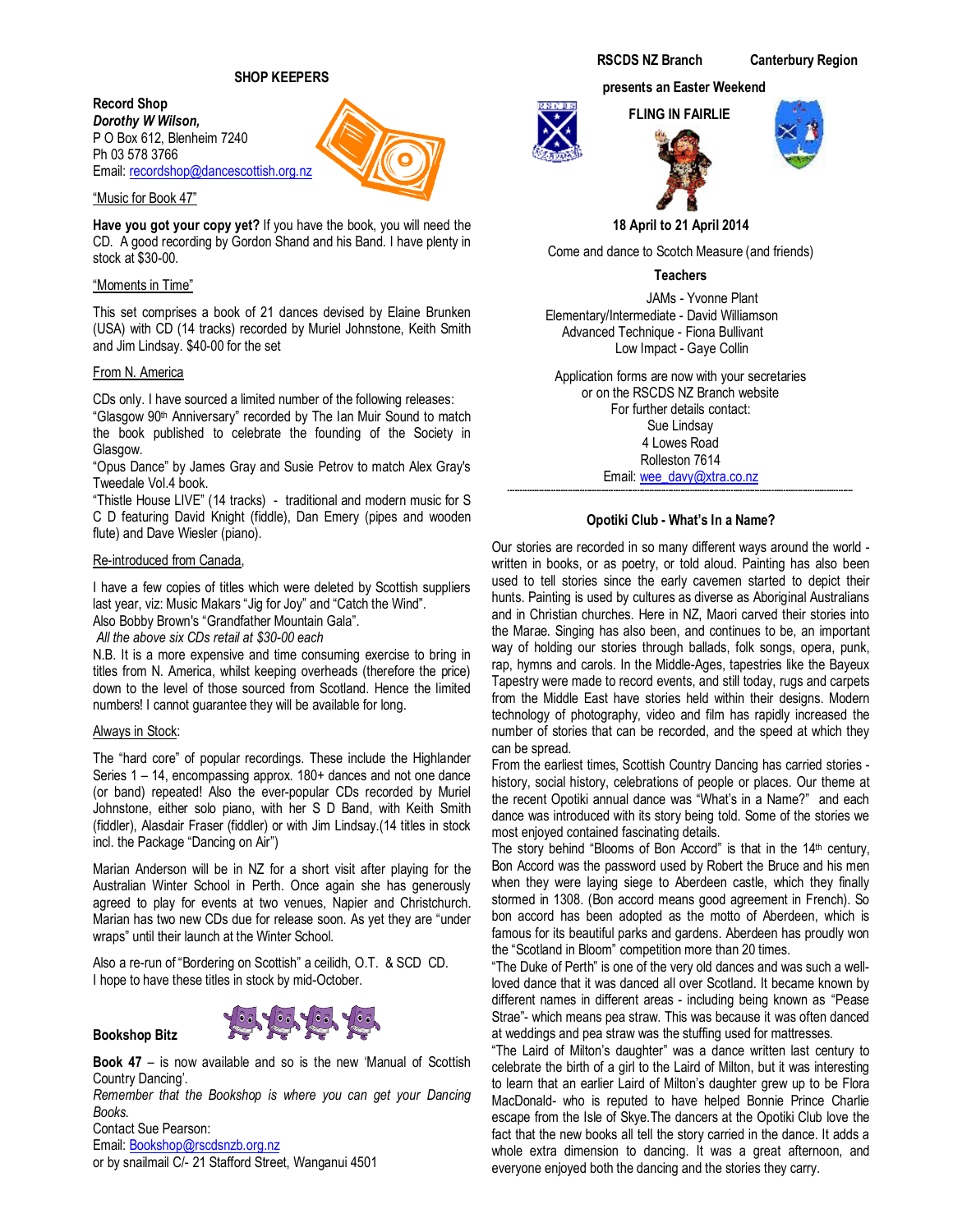

# **RSCDS New Zealand Branch Summer School 2013/14**

The Waikato 13/14 committee have been working steadily towards our goal of hosting a summer school at the end of the year that is "enjoyable for everyone". We have carefully chosen our teachers, musicians, MCs, and venue with the aim of creating a sociable atmosphere.

Our committee is made up of Shelley McConnel, Greitje Badham, Don Shute and myself from Hamilton Scottish. Ruary and Maryanne Laidlaw and Jill Littlewood from Locheil Club, plus Virginia Mathieson from Cambridge Club. Unfortunately Don is stepping down due to other commitments but we are fortunate to welcome Glenna James from Te Awamutu Club in his place.

Our committee meetings have been lively social events that help maintain our enthusiasm. It is rewarding to see both committee and volunteers going beyond the call of duty when they see potential in ideas that have popped up as we progress towards hosting the school. This enthusiasm is what will ultimately give our school a character of its own.

The economics of the school are based around a best guess of the numbers that will attend. In our case, registrations from overseas have been disappointing at this stage. We would love to see more New Zealand dancers to take the opportunity to enjoy what I think will be a friendly and relaxed summer school.

Registration forms and other summer school information is available on the internet at http://waikato1314.rscdsnzb.org.nz I sincerely hope to "see you in the Waikato".

Wayne McConnel

Organiser, RSCDS NZB Summer School 2013/14 Post: W McConnel, C/o P O Box 10-334, Hamilton 3241, New Zealand Phone: 07 849 7792 email: wayne.mcconnel@rscdsnzb.org.nz



021 655 830;

trishhenley@xtra.co.nz

# **Oranges to Aotearoa?**

When one of our dancers started taking fellow Orange County dancers to visit her native New Zealand, we were impressed and delighted. But when we received a dance devised in her honour by Gaye Collin of New Zealand, we were bowled over. All who have travelled with Christine Grobler on her dancing tours have returned excited, and raving about their adventures.

On May 29, we surprised Christine with a performance of "her" strathspey. Many people were involved in the planning of this event. Upon receiving the dance from Gaye, David Tague and Renee Boblette quickly set up practices at their class locations. Six more dancers were added from Bob Harmon's class. Jan Lauer made sure Christine would be in class. Terri Speakman was on hand with her camera to record the event. Twelve dancers performed *Oranges to Aotearoa* (Maori name for New Zealand). Such teamwork! And they all kept it a secret!

All of us were thrilled to be a part of this tribute to Christine for her promotion of SCD international relations.

Now we all just need to learn how to say "Aotearoa."





# Wild heathen

vibrant and expressive music for Scottish Country Dance schools and formal events

# $\omega$ ild beather

Sharlene Penman - plano Anne-Marie Forsyth - viola/fiddle Lynne Scott - fiddle/plano Mary McDonald - fiddle

A professional band with international stage and class playing experience, and in-depth dancing knowledge

#### Contact sharlene@wildheather.co.nz 09 817 4561

lynne@wildheather.co.nz 04 565 0164

# www.wildheather.co.nz

**AWARD –** John Smith has been given an RSCDS Branch Award for music services to

dancers over many years.